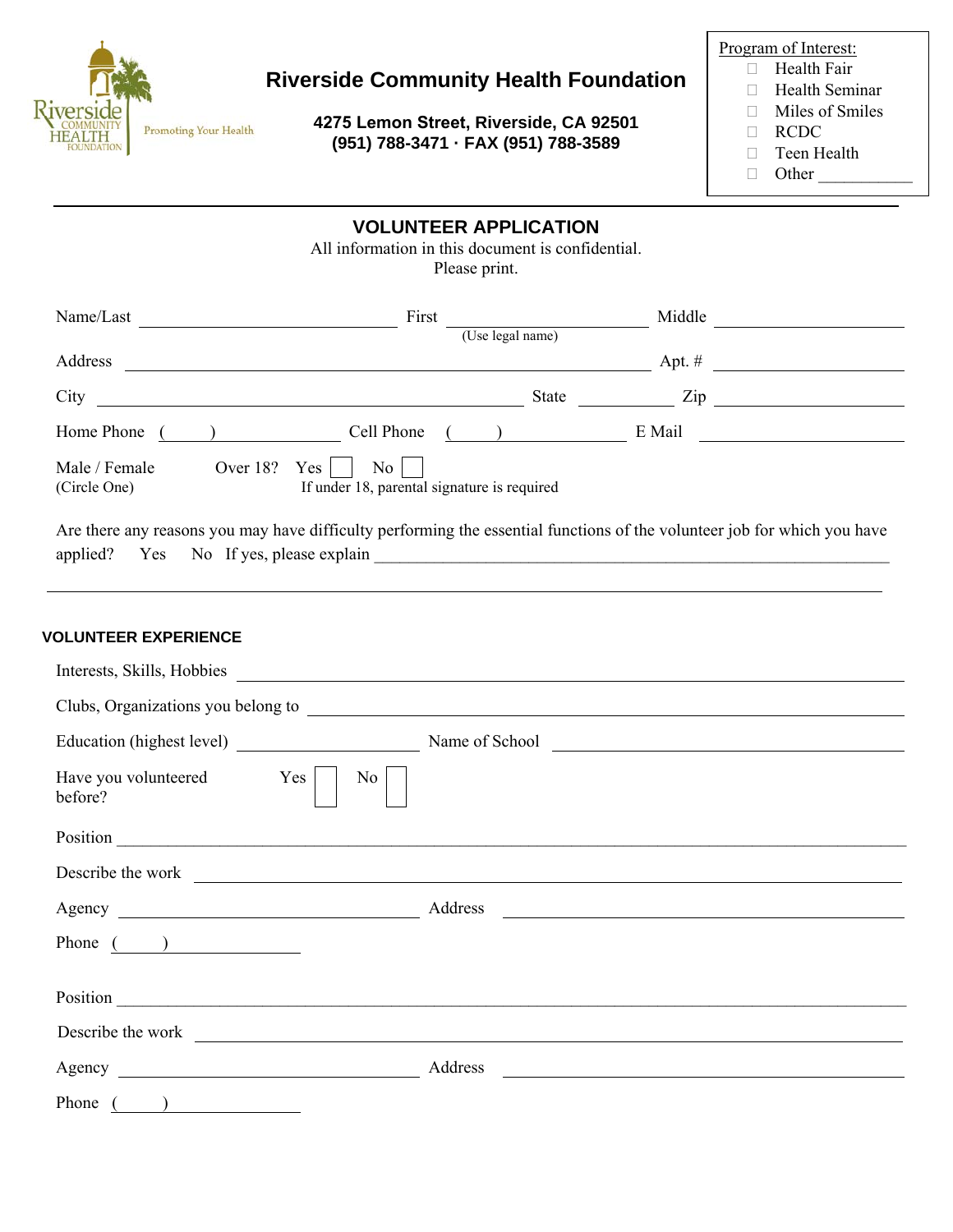| Position                                                  |                |             |
|-----------------------------------------------------------|----------------|-------------|
| Describe the work                                         |                |             |
| Agency                                                    | Address        |             |
| Phone (<br>) and the contract of $\overline{\phantom{a}}$ |                |             |
| Your availability:                                        |                |             |
| Hours per week/month                                      | Preferred Days | Time of Day |
| IN CASE OF EMERGENCY, PLEASE NOTIFY                       |                |             |

| 1) Name | Relationship | Day Phone |
|---------|--------------|-----------|
| 1) Name | Relationship | Day Phone |

#### **CRIMINAL HISTORY**

Have you ever been convicted of a misdemeanor or felony, or are any misdemeanor or felony charges pending against you? Yes No If yes, please explain below. (Note: Answering yes will not automatically prohibit individuals from becoming volunteers, but will be considered with respect to time, circumstances, seriousness and relationship to volunteer responsibilities. Some volunteer positions require a background check. If you are selected for one of those assignments, you will be provided with a separate criminal background check authorization form.)

My signature below certifies that all statements made on this application are true, complete and correct to the best of my knowledge and belief. I understand these statements are subject to verification. I understand that falsification on this application can disqualify me from consideration or result in my volunteer services being denied. Furthermore, my signature below provides my authorization to the Riverside Community Health Foundation to conduct reference checks to determine my suitability for placement.

I hereby release all parties from any liability for furnishing this information.

Signature of Applicant Date Date

The Riverside Community Health Foundation acknowledges that equal opportunity for all persons is a fundamental human value. Each volunteer applicant will be considered on the basis of individual ability and merit, without regard to race, color, age, religion, national origin, disability, sexual orientation, sex, or marital status.

**PARENTAL CONSENT** (to be completed if applicant is under 18 years of age)

I give my consent for my child, named on page one of this application, to provide volunteer services to the Riverside Community Health Foundation. I also give the Riverside Community Health Foundation my consent to obtain any emergency medical treatment necessary for the safety of my child.

Signature of Parent/Guardian Date

Printed name of Parent/Guardian